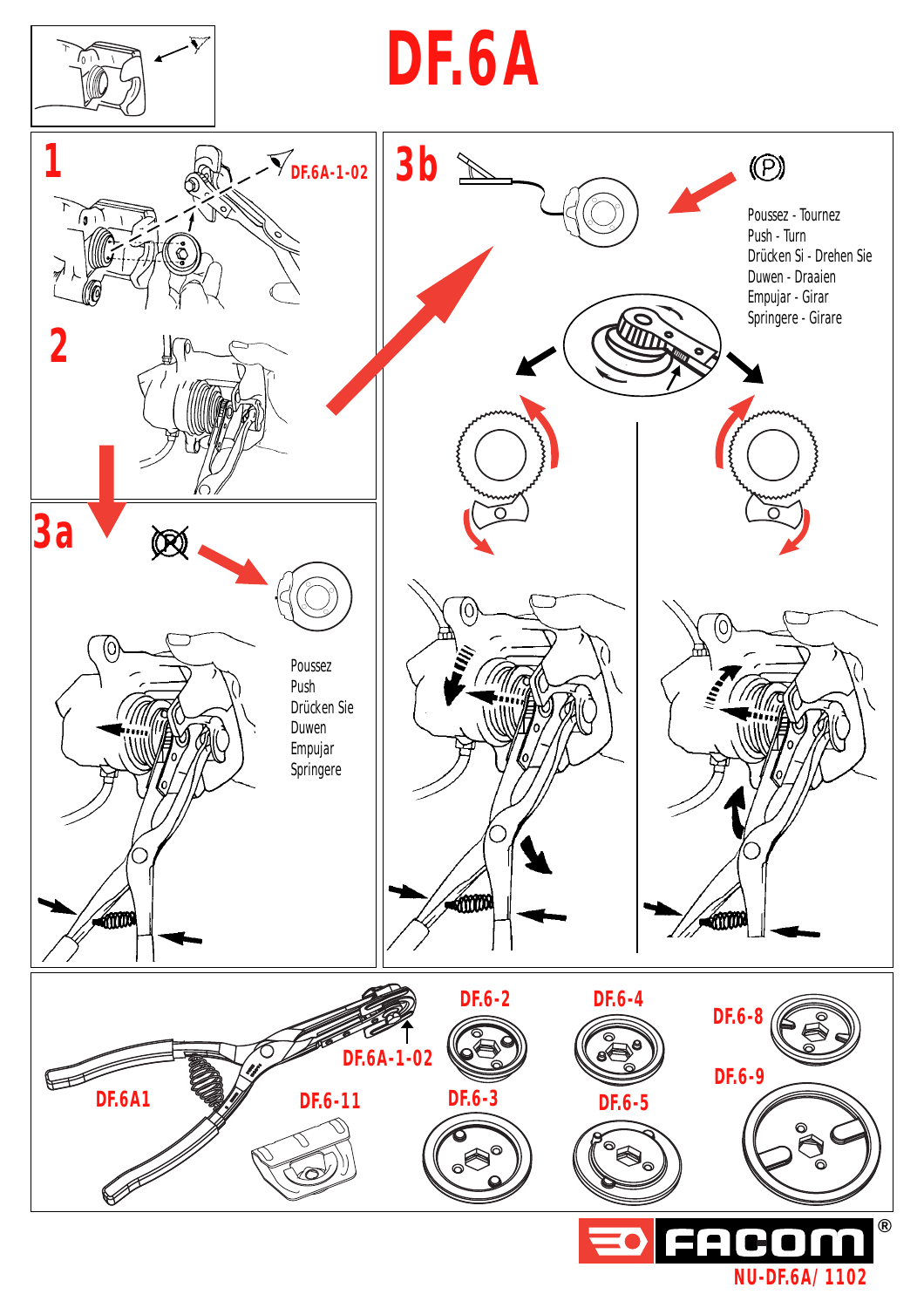

## **DF.6A**